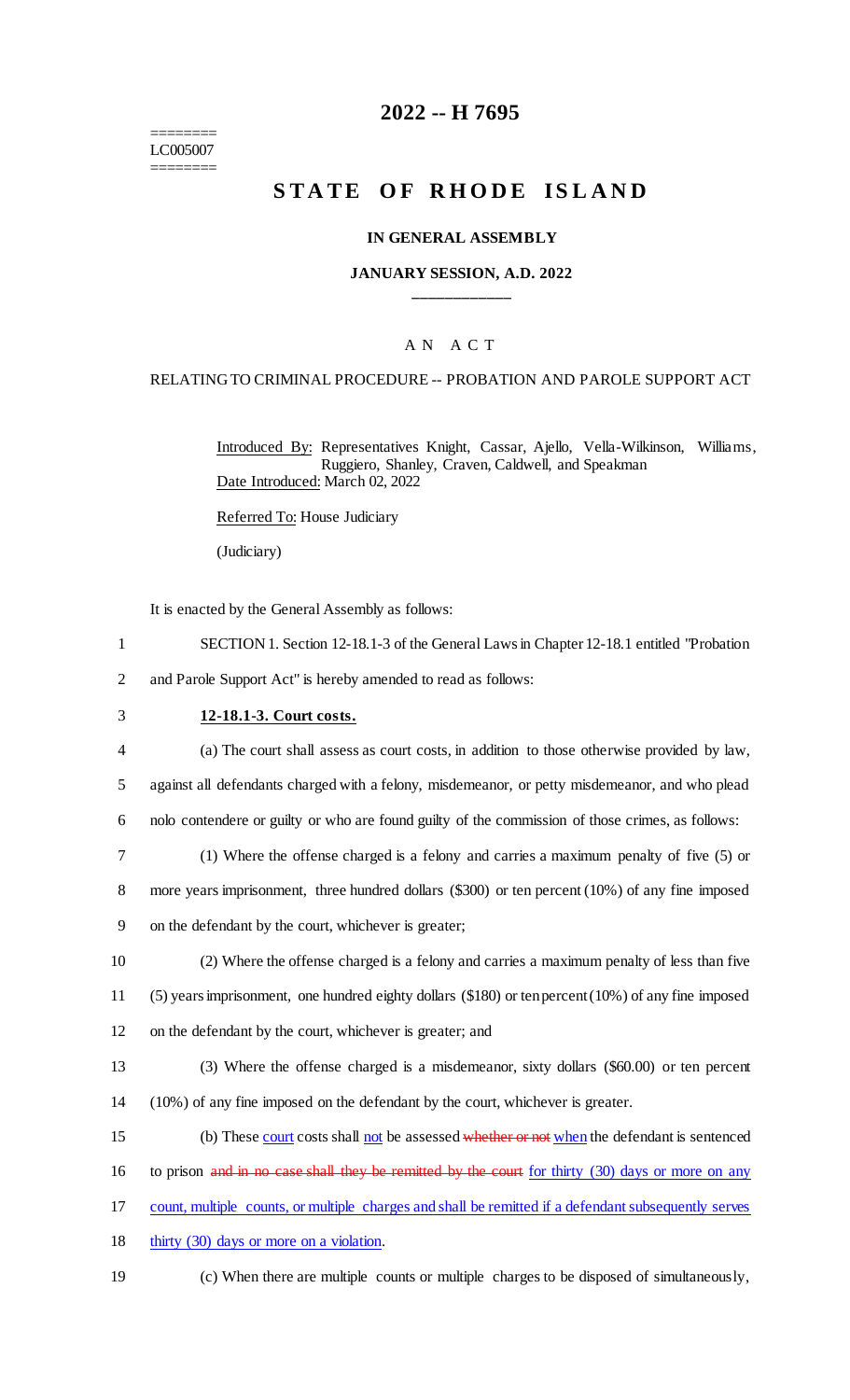2 charges above  $two (2)$  one. 3 (d) If the court determines that the defendant does not have the ability to pay the costs as 4 set forth in this section, the judge may by specific order mitigate the costs in accordance with the 5 court's determination of the ability of the offender to pay the costs. If a defendant is indigent, or 6 demonstrates a limited or inability to pay, in accordance with the standards and procedures 7 contained in §§ 12-20-10 and 12-21-20, the court costs contemplated by this section may be waived 8 or reduced. 9 SECTION 2. Section 12-20-10 of the General Laws in Chapter 12-20 entitled "Costs" is 10 hereby amended to read as follows: 11 **12-20-10. Remission of costs -- Prohibition against remitting restitution to victims of**  12 **crime -- Ability to pay -- Indigency.** 13 (a) The payment of court costs, assessments, and fees in criminal cases may shall, upon 14 application or sworn testimony, presented during sentencing or anytime thereafter, be remitted by 15 any justice of the superior court; provided, that any justice of a district court may, in his or her 16 discretion, remit the costs in any criminal case pending in his or her court, or in the case of any 17 prisoner sentenced by the court, and from which sentence no appeal has been taken in whole based 18 on a determination that a defendant is indigent pursuant to the standards set forth in this section. 19 Notwithstanding any other provision of law, this section shall not limit the court's inherent power 20 to remit any fine, fee, assessment or other costs of prosecution, provided no order of restitution 21 shall be suspended by the court. 22 (b) For purposes of §§ 12-18.1-3(d), 12-21-20, 12-25-28(b), 21-28-4.01(c)(3)(iv) and 21-23 28-4.17.1, the following conditions shall be prima facie evidence of the defendant's indigency and 24 limited ability to pay: 25 (1) Qualification for and/or receipt of any of the following benefits or services by the 26 defendant shall be prima facie evidence of the defendant's indigency: 27 (i) temporary assistance to needy families; 28 (ii) social security including supplemental security income and state supplemental 29 payments program; 30 (iii) public assistance; 31 (iv) disability insurance; or 32 (v) food stamps.

1 the judge shall have the authority to suspend the obligation of the defendant to pay on all counts or

- 33 (2) Despite the defendant's good faith efforts to pay, outstanding court orders for payment
- 34 in the amount of one-hundred dollars (\$100) or more for any of the following: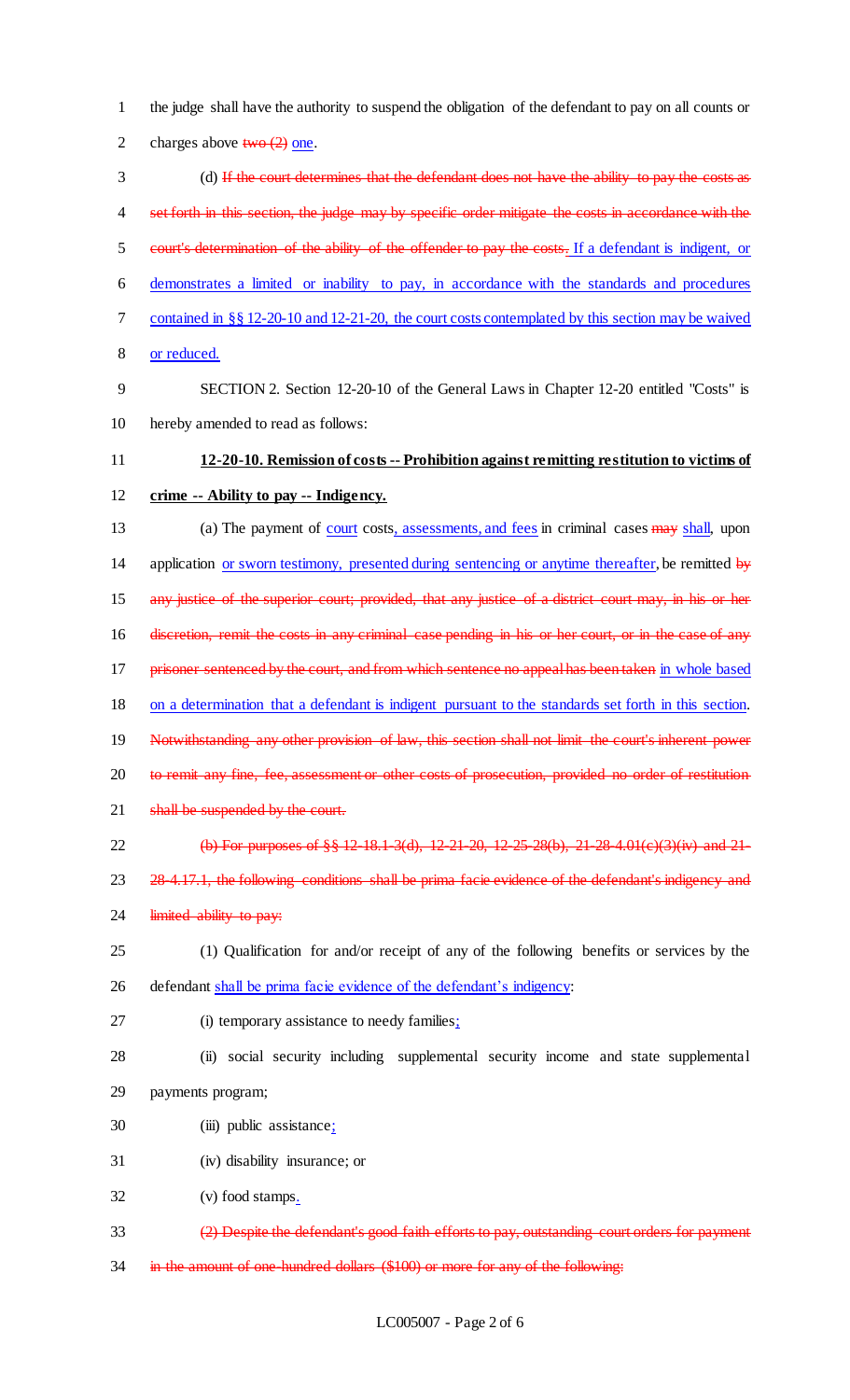1 **(i) restitution payments to the victims of crime;** 

| $\overline{c}$ | (ii) child support payments; or                                                                          |
|----------------|----------------------------------------------------------------------------------------------------------|
| 3              | (iii) payments for any counseling required as a condition of the sentence imposed                        |
| 4              | including, but not limited to, substance abuse, mental health, and domestic violence.                    |
| 5              | (2) The superior and district courts may establish additional criteria and/or procedures for             |
| 6              | the determination of an ability to pay and for the administration of this section.                       |
| 7              | (b) If a defendant is not indigent, the payment of court costs, assessments and fees in                  |
| 8              | criminal cases may, upon sworn testimony or application during sentencing or anytime thereafter,         |
| 9              | be remitted in whole or in part by any justice of the superior or district court or their designee       |
| 10             | pursuant to a determination of limited or inability to pay based upon the standards set forth in this    |
| 11             | section, or any other considerations the court may deem appropriate. Provided further that any           |
| 12             | judge of a district court may remit the court costs, assessments, and fees in criminal case(s) pending   |
| 13             | in his or her court, or in the case of any prisoner sentenced by the court, where no appeal of the       |
| 14             | sentence has been taken.                                                                                 |
| 15             | (1) In making its assessment of a defendant's limited or inability to pay, the court may                 |
| 16             | consider the defendant's good faith efforts to pay, and/or his or her outstanding court orders for       |
| 17             | payments in the amount of one hundred dollars (\$100) or more for any of the following:                  |
| 18             | (i) Restitution payments to the victims of crime;                                                        |
| 19             | (ii) Child support payments; or                                                                          |
| 20             | Payments for any counseling required as a condition of the sentence imposed<br>$\overline{(\mathbf{m})}$ |
| 21             | including, but not limited to, substance abuse, mental health, and domestic violence.                    |
| 22             | (iv) Fines imposed as part of the sentence.                                                              |
| 23             | (2) Notwithstanding any other provision of law, this section shall not limit the court's                 |
| 24             | inherent power to remit any fine, court costs, fees, assessments or other costs of prosecution,          |
| 25             | provided no order of restitution shall be suspended by the court.                                        |
| 26             | SECTION 3. Section 12-21-20 of the General Laws in Chapter 12-21 entitled "Recovery                      |
| 27             | of Fines, Penalties, and Forfeitures" is hereby amended to read as follows:                              |
| 28             | 12-21-20. Order to pay costs and determination of ability to pay.                                        |
| 29             | (a) If, upon any complaint or prosecution before any court, the defendant shall be ordered               |
| 30             | to pay a fine, enter into a recognizance or suffer any penalty or forfeiture, he or she shall also be    |
| 31             | ordered to pay all costs of prosecution, unless directed otherwise by law.                               |
| 32             | (b) In superior court, the judge shall make a preliminary assessment of the defendant's                  |
| 33             | ability to pay immediately after sentencing by use of the procedures specified in this section.          |
| 34             | (e) In district court, the judge shall make a preliminary assessment of the defendant's ability          |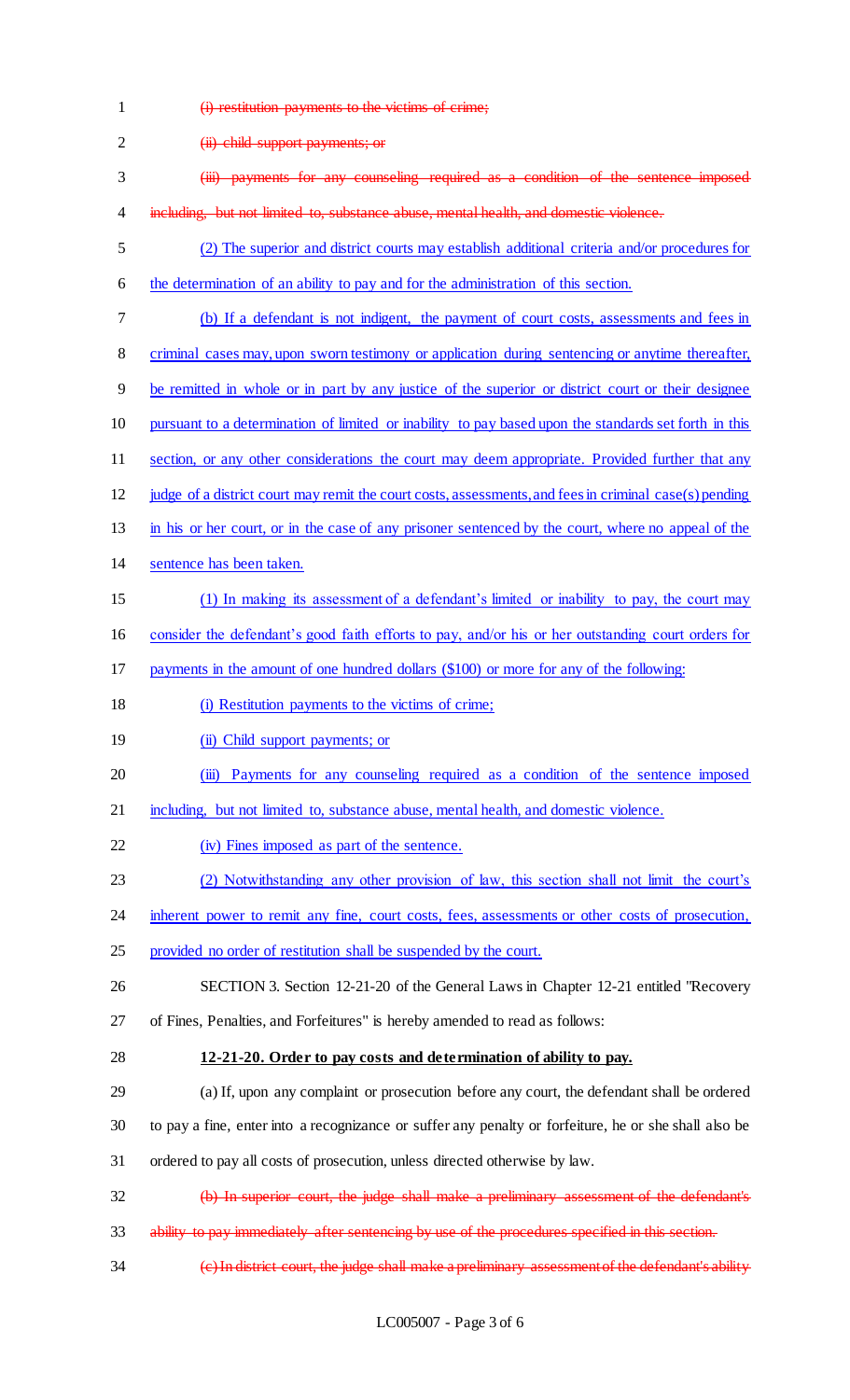to pay immediately after sentencing or nearly thereafter as practicable by use of the procedures specified in this section. (b) If a defendant is determined to be indigent by the standards set forth in § 12-20-10(a) following the defendant's sworn testimony or by submission of a financial assessment instrument, all court costs, assessments and fees shall be waived. The financial assessment instrument shall be: (1) Created by the court based upon sound and generally accepted accounting principles and may be modified by the court from time to time; (2) Include any and all relevant information relating to the defendant's present ability to pay; and (3) Be certified or made by the defendant under oath. (c) Non-indigent defendants claiming a limited or inability to pay court costs, assessments and fees may request the court waive court costs, assessments, and fees upon submission of a completed financial assessment instrument. Upon submission of a completed financial assessment instrument, a defendant may during sentencing or any time after the disposition of the matter request an ability to pay determination to seek the remission or reduction of any fines, court costs, assessments, fees and other costs of prosecution, or changes to the terms of a payment schedule. 17 (d) The defendant's ability to pay and payment schedule shall be determined by use of 18 standardized procedures including a financial assessment instrument. The financial assessment instrument shall be: 20 (1) based upon sound and generally accepted accounting principles; (2) completed based on a personal interview of the defendant and includes any and all 22 relevant information relating to the defendant's present ability to pay including, but not limited to, 23 the information contained in § 12-20-10; and 24 (3) made by the defendant under oath. (e) The financial instrument may, from time to time and after hearing, be modified by the court. (f) When persons come before the court for failure to pay fines, fees, assessments and other costs of prosecution, or court ordered restitution, and their ability to pay and payment schedule has not been previously determined, the judge, the clerk of the court, or their designee shall make these determinations by use of the procedures specified in this section. (g) Nothing in this section shall be construed to limit the court's ability, after hearing in open court, to revise findings about a person's ability to pay and payment schedule made by the clerk of the court or designee, based upon the receipt of newly available, relevant, or other information.

#### LC005007 - Page 4 of 6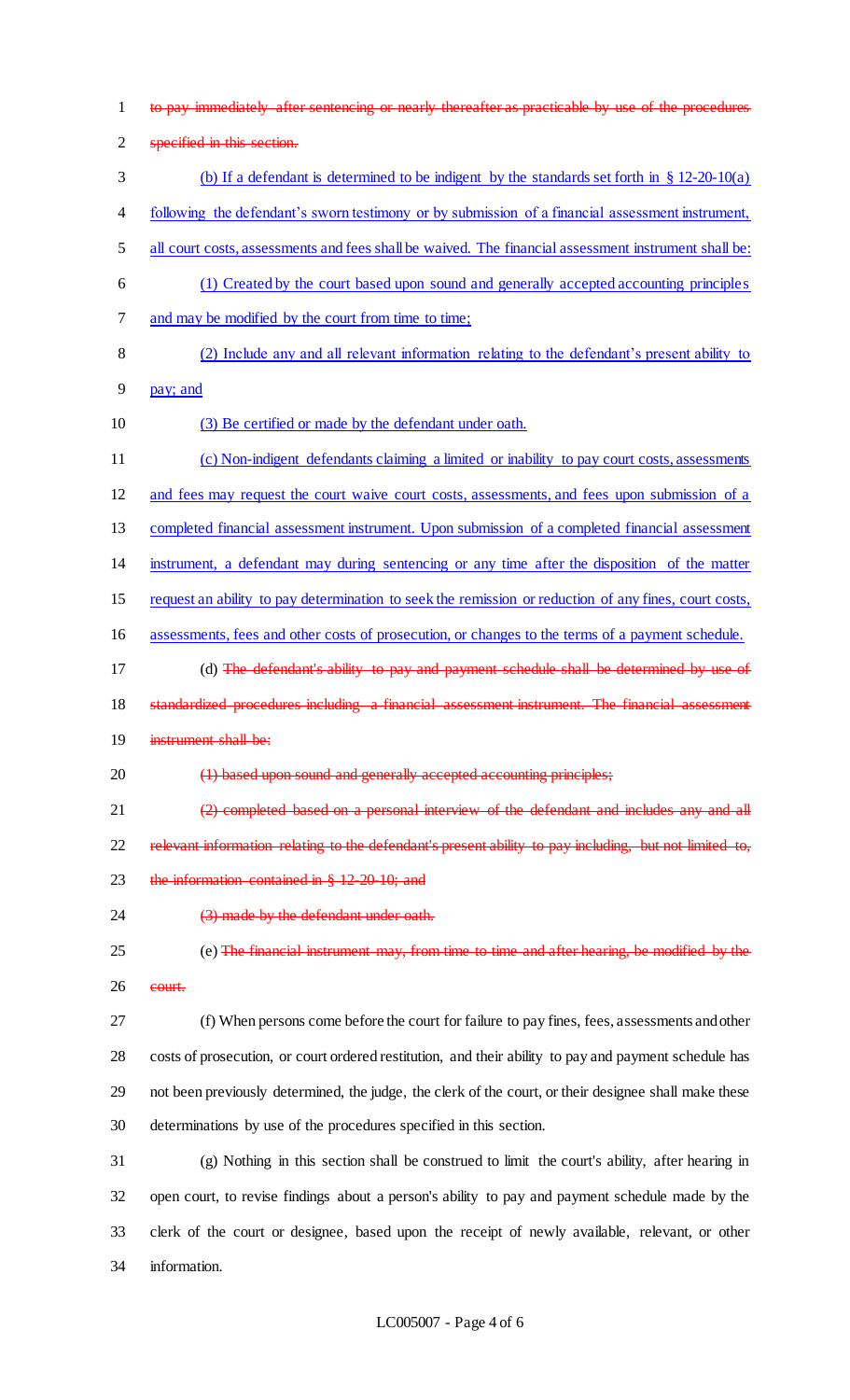1 SECTION 4. This act shall take effect upon passage.

======== LC005007 ========